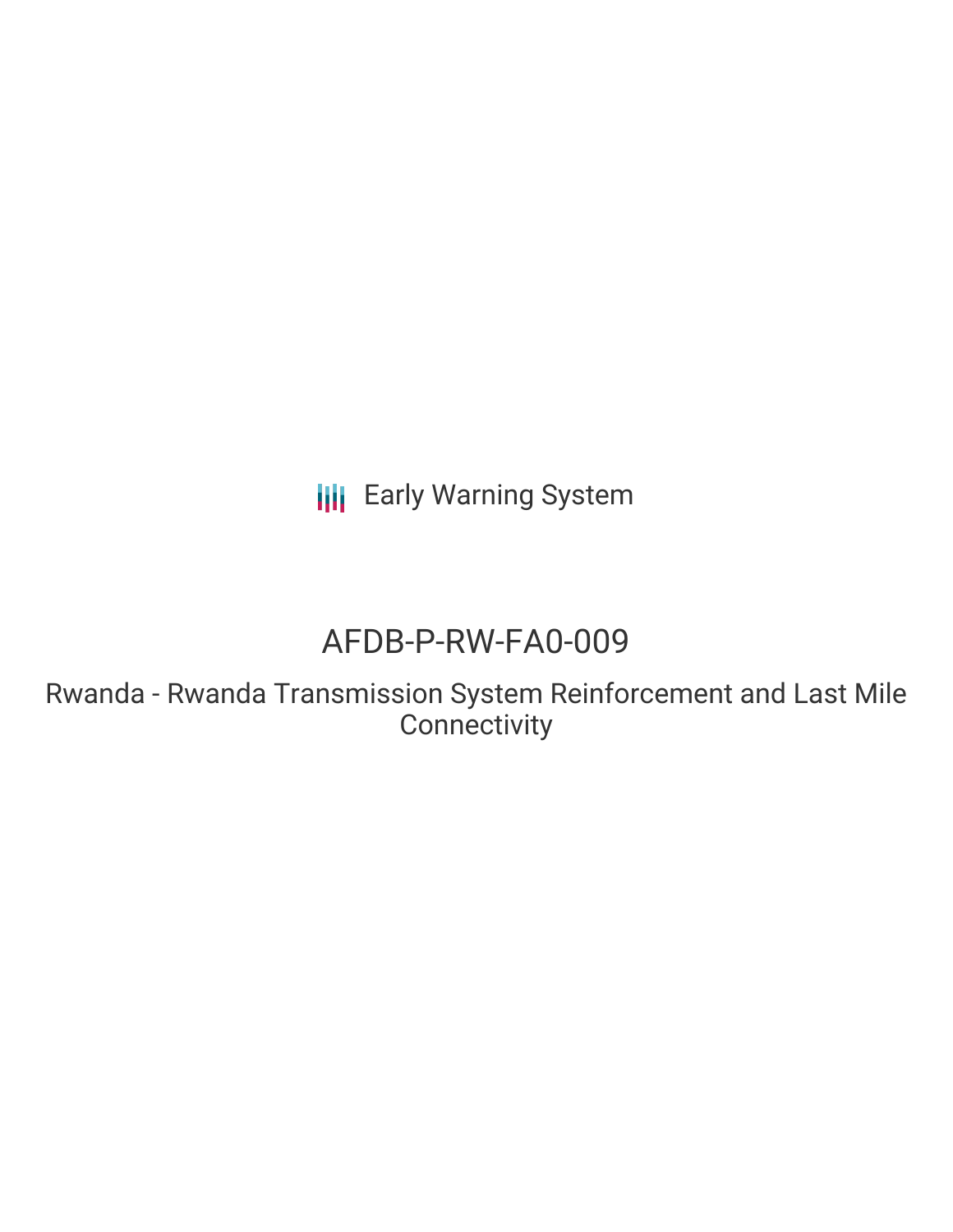

**Quick Facts**

| <b>Countries</b>               | Rwanda                                        |
|--------------------------------|-----------------------------------------------|
| <b>Specific Location</b>       | Southern region of Rwanda                     |
| <b>Financial Institutions</b>  | African Development Bank (AFDB)               |
| <b>Status</b>                  | Approved                                      |
| <b>Bank Risk Rating</b>        | A                                             |
| <b>Voting Date</b>             | 2021-05-26                                    |
| <b>Borrower</b>                | <b>Energy Development Corporation Limited</b> |
| <b>Sectors</b>                 | Energy                                        |
| <b>Investment Type(s)</b>      | Loan                                          |
| <b>Investment Amount (USD)</b> | \$229.02 million                              |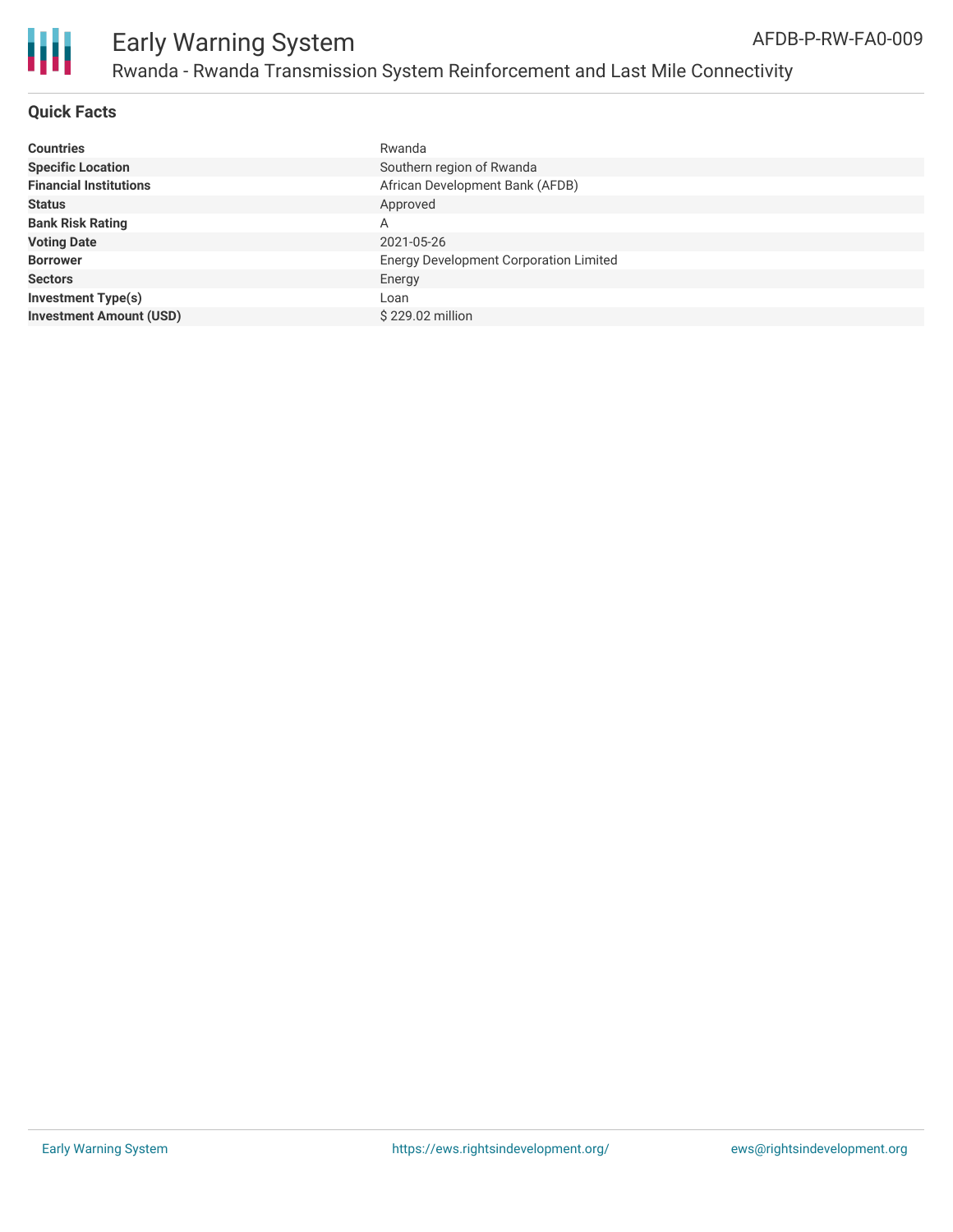



## **Project Description**

According to the bank website, the objectives of this project are to improve network reliability/stability countrywide and increase electricity access for productive users and households in the Southern region of the country as well as to reduce Green House Gas (GHG) emissions from the energy sector.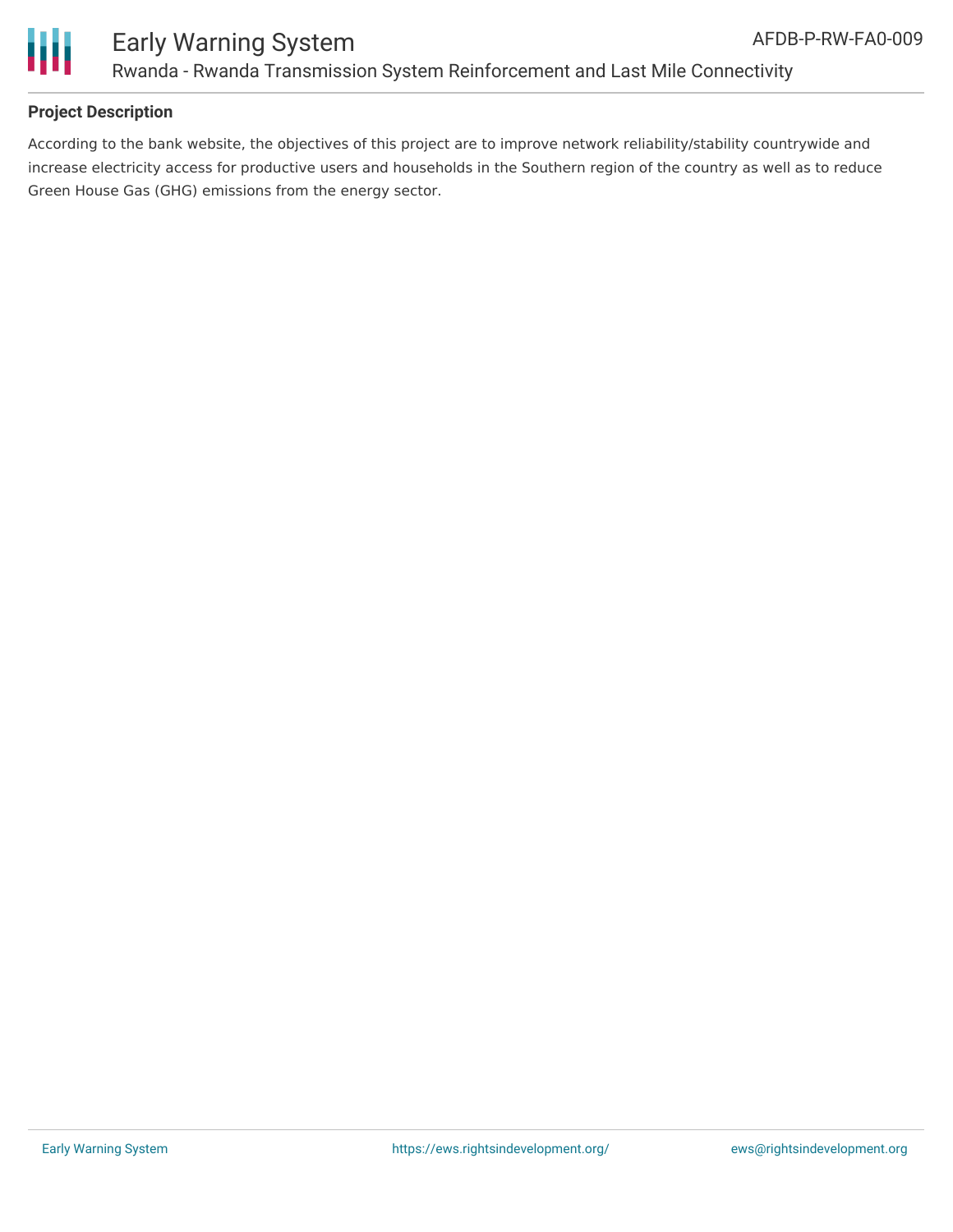

African Development Bank (AFDB)

U.A 159,486,114.48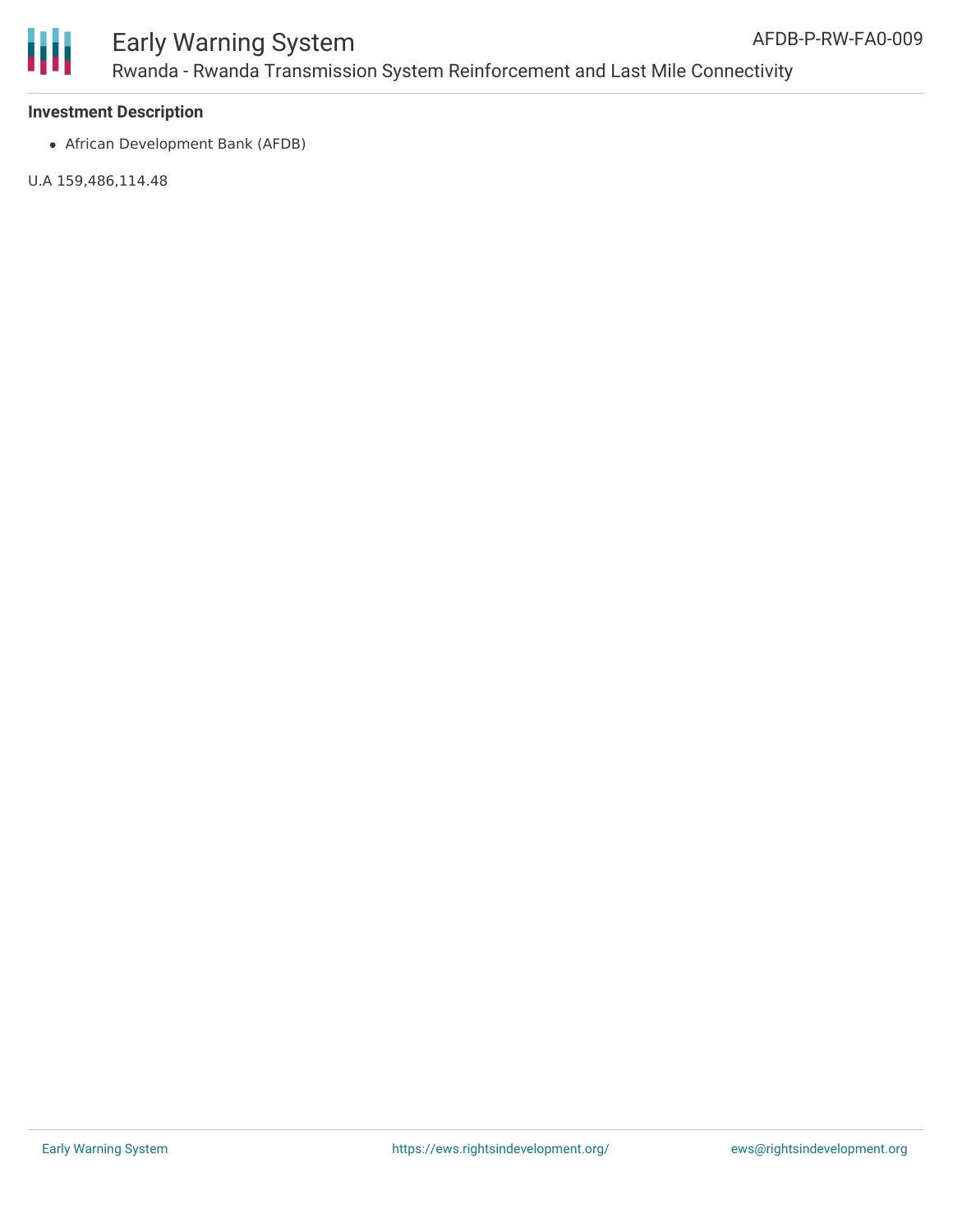### **Contact Information**

CONTACT INFORMATION

KABUNGO Arkins Mwila

#### [a.kabungo@afdb.org](mailto:a.kabungo@afdb.org)

Energy Development Corporation Limited (EDCL) Rwanda Universal E lectricity Access Program (RUEAP) Rwanda Transmission System Reinforcement and Last Mile Connectivity (TSRLMC) Attn: Mr Eric MIHIGO RUEAP Program Manager Tel. No.:+250788306390 E-mail: emihigo@edcl.reg.rw Copy to: [gumushashi@edcl.reg.rw](mailto:gumushashi@edcl.reg.rw) **ACCESS TO INFORMATION**

You can submit an information request for project information at: https://www.afdb.org/en/disclosure-and-access-toinformation/request-for-documents. Under the AfDBÕs Disclosure and Access to Information policy, if you feel the Bank has omitted to publish information or your request for information is unreasonably denied, you can file an appeal at <https://www.afdb.org/en/disclosure-and-access-to-information/appeals-process>

#### **ACCOUNTABILITY MECHANISM OF AfDB**

The Independent Review Mechanism (IRM), which is administered by the Compliance Review and Mediation Unit (CRMU), is the independent complaint mechanism and fact-finding body for people who have been or are likely to be adversely affected by an African Development Bank (AfDB)-financed project. If you submit a complaint to the IRM, it may assist you by either seeking to address your problems by facilitating a dispute resolution dialogue between you and those implementing the project and/or investigating whether the AfDB complied with its policies to prevent environmental and social harms. You can submit a complaint electronically by emailing crmuinfo@afdb.org, b.kargougou@afdb.org, b.fall@afdb.org, and/or s.toure@afdb.org. You can learn more about the IRM and how to file a complaint at: <https://www.afdb.org/en/independent-review-mechanism/>